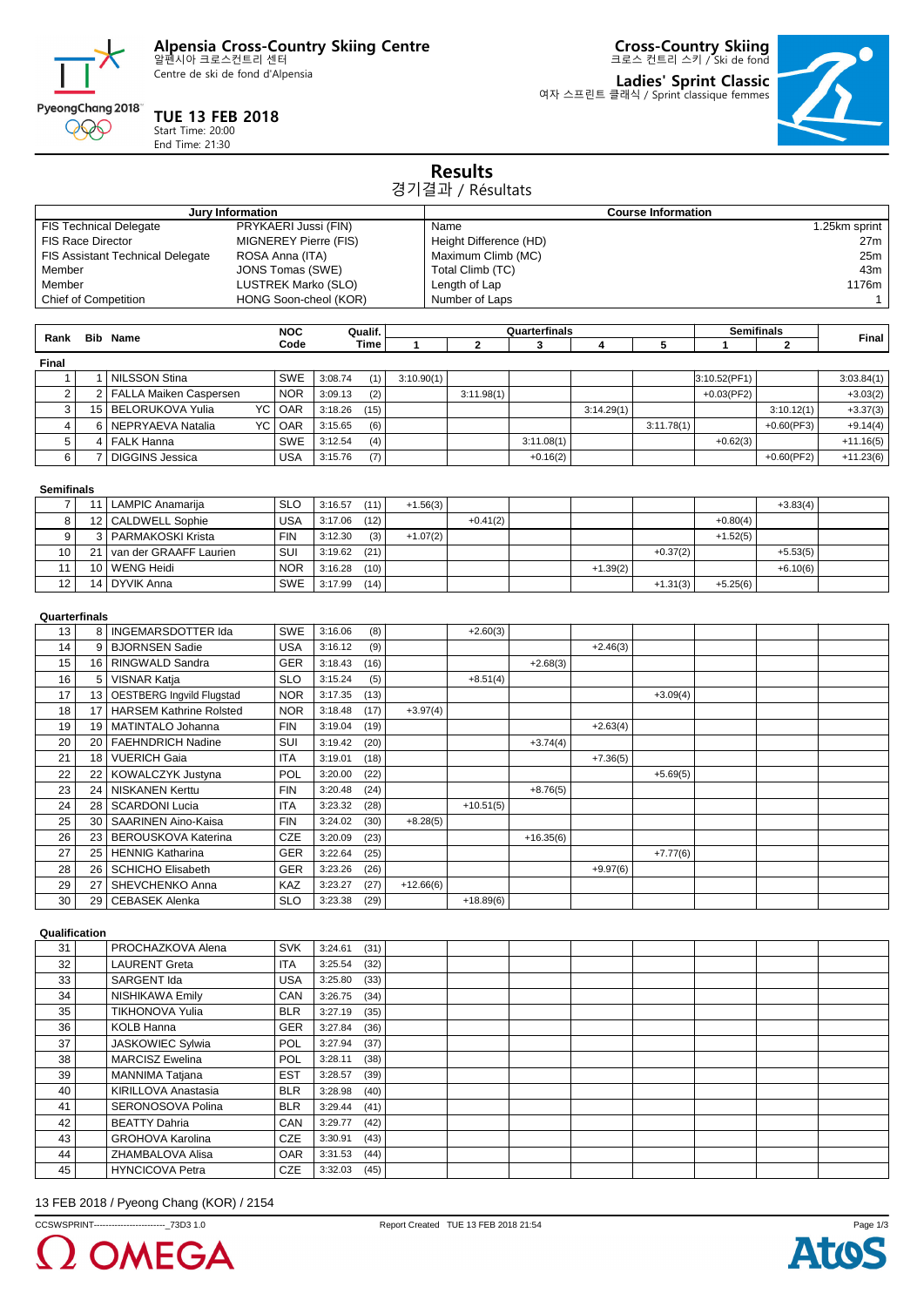**Alpensia Cross-Country Skiing Centre** 알펜시아 크로스컨트리 센터

Centre de ski de fond d'Alpensia

**TUE 13 FEB 2018** Start Time: 20:00 End Time: 21:30

PyeongChang 2018 000

**Cross-Country Skiing** 크로스 컨트리 스키 / Ski de fond

**Ladies' Sprint Classic** 여자 스프린트 클래식 / Sprint classique femmes



|                      | <b>Results</b><br>경기결과 / Résultats |                              |            |                 |   |              |               |   |   |                      |                   |       |
|----------------------|------------------------------------|------------------------------|------------|-----------------|---|--------------|---------------|---|---|----------------------|-------------------|-------|
|                      |                                    | Rank Bib Name                | <b>NOC</b> | Qualif.         |   |              | Quarterfinals |   |   |                      | <b>Semifinals</b> | Final |
|                      |                                    |                              | Code       | Time            | 1 | $\mathbf{2}$ | 3             | 4 | 5 | $\blacktriangleleft$ | $\mathbf{2}$      |       |
| Qualification        |                                    |                              |            |                 |   |              |               |   |   |                      |                   |       |
| 46                   |                                    | <b>JEAN Aurore</b>           | <b>FRA</b> | 3:32.45<br>(46) |   |              |               |   |   |                      |                   |       |
| 47                   |                                    | KAMINSKAYA Valiantsina       | <b>BLR</b> | (47)<br>3:32.80 |   |              |               |   |   |                      |                   |       |
| 48                   |                                    | <b>YEATON Jessica</b>        | <b>AUS</b> | 3:33.01<br>(48) |   |              |               |   |   |                      |                   |       |
| 49                   |                                    | LI Xin                       | <b>CHN</b> | 3:33.61<br>(49) |   |              |               |   |   |                      |                   |       |
| 50                   |                                    | <b>UNTERWEGER Lisa</b>       | <b>AUT</b> | 3:34.29<br>(50) |   |              |               |   |   |                      |                   |       |
| 51                   |                                    | <b>BROWNE Cendrine</b>       | CAN        | (51)<br>3:34.30 |   |              |               |   |   |                      |                   |       |
| 52                   |                                    | <b>RAZINGER Nika</b>         | <b>SLO</b> | (52)<br>3:35.11 |   |              |               |   |   |                      |                   |       |
| 53                   |                                    | <b>KLEMENTOVA Barbora</b>    | <b>SVK</b> | 3:38.00<br>(53) |   |              |               |   |   |                      |                   |       |
| 54                   |                                    | <b>ANTYPENKO Tetiana</b>     | <b>UKR</b> | (54)<br>3:38.56 |   |              |               |   |   |                      |                   |       |
| 55                   |                                    | <b>KOLOMINA Yelena</b>       | KAZ        | 3:39.22<br>(55) |   |              |               |   |   |                      |                   |       |
| 56                   |                                    | <b>ANTSYBOR Maryna</b>       | <b>UKR</b> | 3:40.17<br>(56) |   |              |               |   |   |                      |                   |       |
| 57                   |                                    | CHI Chunxue                  | <b>CHN</b> | (57)<br>3:42.70 |   |              |               |   |   |                      |                   |       |
| 58                   |                                    | <b>WATSON Aimee</b>          | AUS        | 3:44.87<br>(58) |   |              |               |   |   |                      |                   |       |
| 59                   |                                    | PETITJEAN Mathilde-Amivi     | <b>TOG</b> | (59)<br>3:45.93 |   |              |               |   |   |                      |                   |       |
| 60                   |                                    | <b>TYULENEVA Valeriya</b>    | KAZ        | 3:47.27<br>(60) |   |              |               |   |   |                      |                   |       |
| 61                   |                                    | <b>LORINCZ Timea</b>         | ROU        | (61)<br>3:48.84 |   |              |               |   |   |                      |                   |       |
| 62                   |                                    | EIDUKA Patricija             | LAT        | (62)<br>3:49.70 |   |              |               |   |   |                      |                   |       |
| 63                   |                                    | <b>WRIGHT Casey</b>          | AUS        | 3:49.80<br>(63) |   |              |               |   |   |                      |                   |       |
| 64                   |                                    | <b>MALEC Vedrana</b>         | CRO        | 3:54.76<br>(64) |   |              |               |   |   |                      |                   |       |
| 65                   |                                    | SKENDER Gabrijela            | CRO        | 3:56.23<br>(65) |   |              |               |   |   |                      |                   |       |
| 66                   |                                    | <b>GRIGOROVA Antoniya</b>    | <b>BUL</b> | 3:59.77<br>(66) |   |              |               |   |   |                      |                   |       |
| 67                   |                                    | JU Hyeri                     | <b>KOR</b> | (67)<br>4:11.92 |   |              |               |   |   |                      |                   |       |
| 68                   |                                    | <b>BEYRAMI BAHER Samaneh</b> | <b>IRI</b> | 4:47.91<br>(68) |   |              |               |   |   |                      |                   |       |
| <b>Jury Decision</b> |                                    |                              |            |                 |   |              |               |   |   |                      |                   |       |

| Verbal Reprimand - ICR 310.2.2.3 Using turning technique |  |  |  |  |  |  |
|----------------------------------------------------------|--|--|--|--|--|--|
| LAMPIC Anamarija<br><b>SLO</b>                           |  |  |  |  |  |  |
| Verbal Reprimand - ICR 310.2.2.3 Using turning technique |  |  |  |  |  |  |
| <b>CALDWELL Sophie</b><br><b>USA</b>                     |  |  |  |  |  |  |
| Verbal Reprimand - ICR 310.2.2.3 Using turning technique |  |  |  |  |  |  |
| <b>DIGGINS Jessica</b><br>USA                            |  |  |  |  |  |  |
| Verbal Reprimand - ICR 310.2.2.3 Using turning technique |  |  |  |  |  |  |
| <b>FALK Hanna</b><br><b>SWF</b>                          |  |  |  |  |  |  |
| Verbal Reprimand - ICR 310.2.2.3 Using turning technique |  |  |  |  |  |  |
| RINGWALD Sandra<br><b>GFR</b>                            |  |  |  |  |  |  |
| Verbal Reprimand - ICR 310.2.2.3 Using turning technique |  |  |  |  |  |  |
| <b>FAEHNDRICH Nadine</b><br>SUI                          |  |  |  |  |  |  |
| Verbal Reprimand - ICR 310.2.2.3 Using turning technique |  |  |  |  |  |  |
| <b>SCHICHO Elisabeth</b><br><b>GFR</b>                   |  |  |  |  |  |  |
| Verbal Reprimand - ICR 310.2.2.3 Using turning technique |  |  |  |  |  |  |
| NEPRYAEVA Natalia<br><b>OAR</b>                          |  |  |  |  |  |  |
| Verbal Reprimand - ICR 310.2.2.3 Using turning technique |  |  |  |  |  |  |
| van der GRAAFF Laurien<br><b>SUI</b>                     |  |  |  |  |  |  |
| Verbal Reprimand - ICR 310.2.2.3 Using turning technique |  |  |  |  |  |  |
| <b>NOR</b><br>FALLA Maiken Caspersen                     |  |  |  |  |  |  |
| Verbal Reprimand - ICR 310.2.2.3 Using turning technique |  |  |  |  |  |  |
| <b>OAR</b><br><b>BELORUKOVA Yulia</b>                    |  |  |  |  |  |  |
| Yellow Card - ICR 310.2.2.3 Using turning technique      |  |  |  |  |  |  |
| NEPRYAEVA Natalia<br><b>OAR</b>                          |  |  |  |  |  |  |
| Yellow Card - ICR 310.2.2.3 Using turning technique      |  |  |  |  |  |  |
| <b>BELORUKOVA Yulia</b><br>OAR                           |  |  |  |  |  |  |

13 FEB 2018 / Pyeong Chang (KOR) / 2154